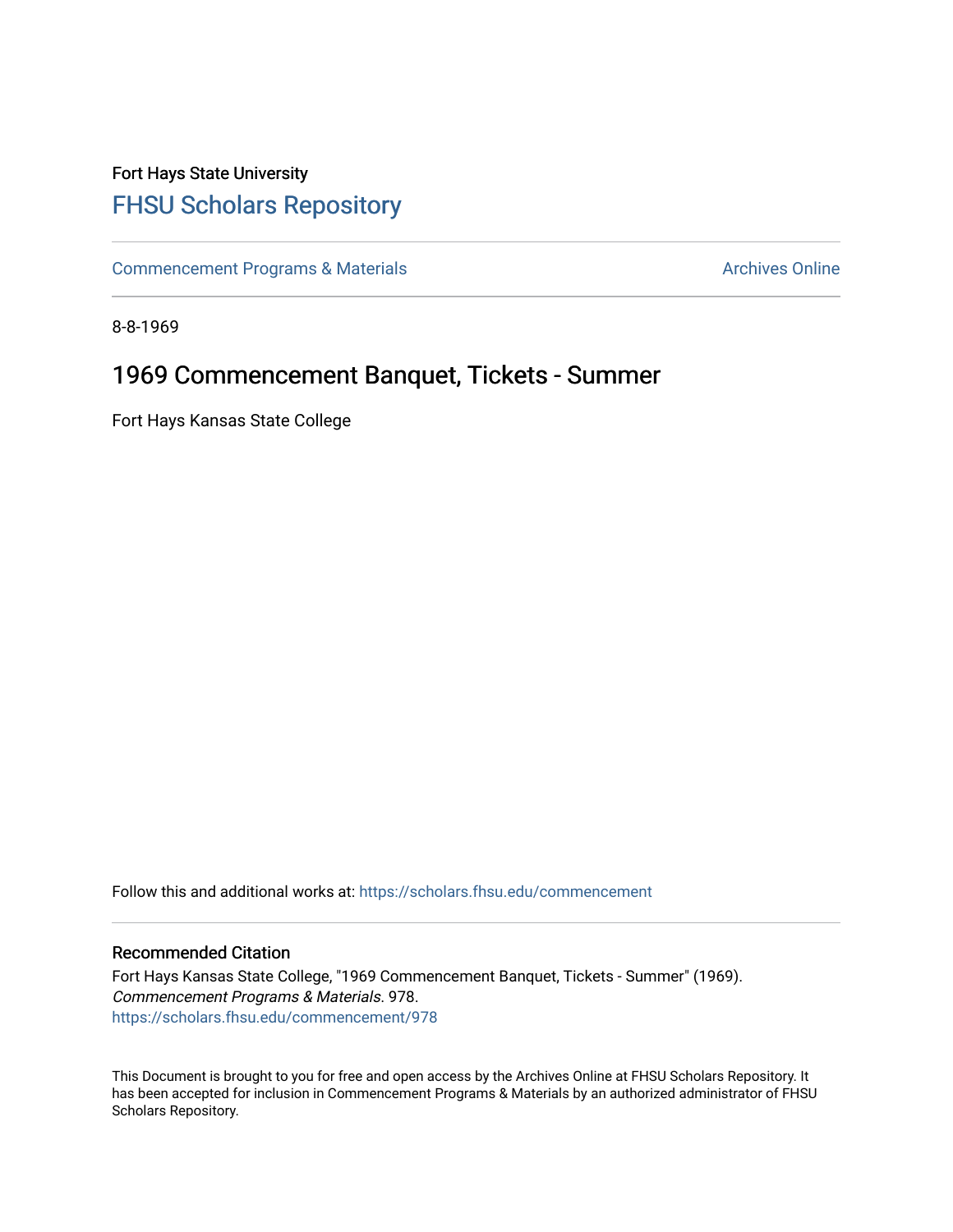**100 ·** 

Fort Hays Kansas State College **All-Graduate Dinner**  Guests of Degree Candidates Friday, August 8, 1969 at 5 :00 p.m. Memorial Union Gold Room Price \$2.25

 $1969$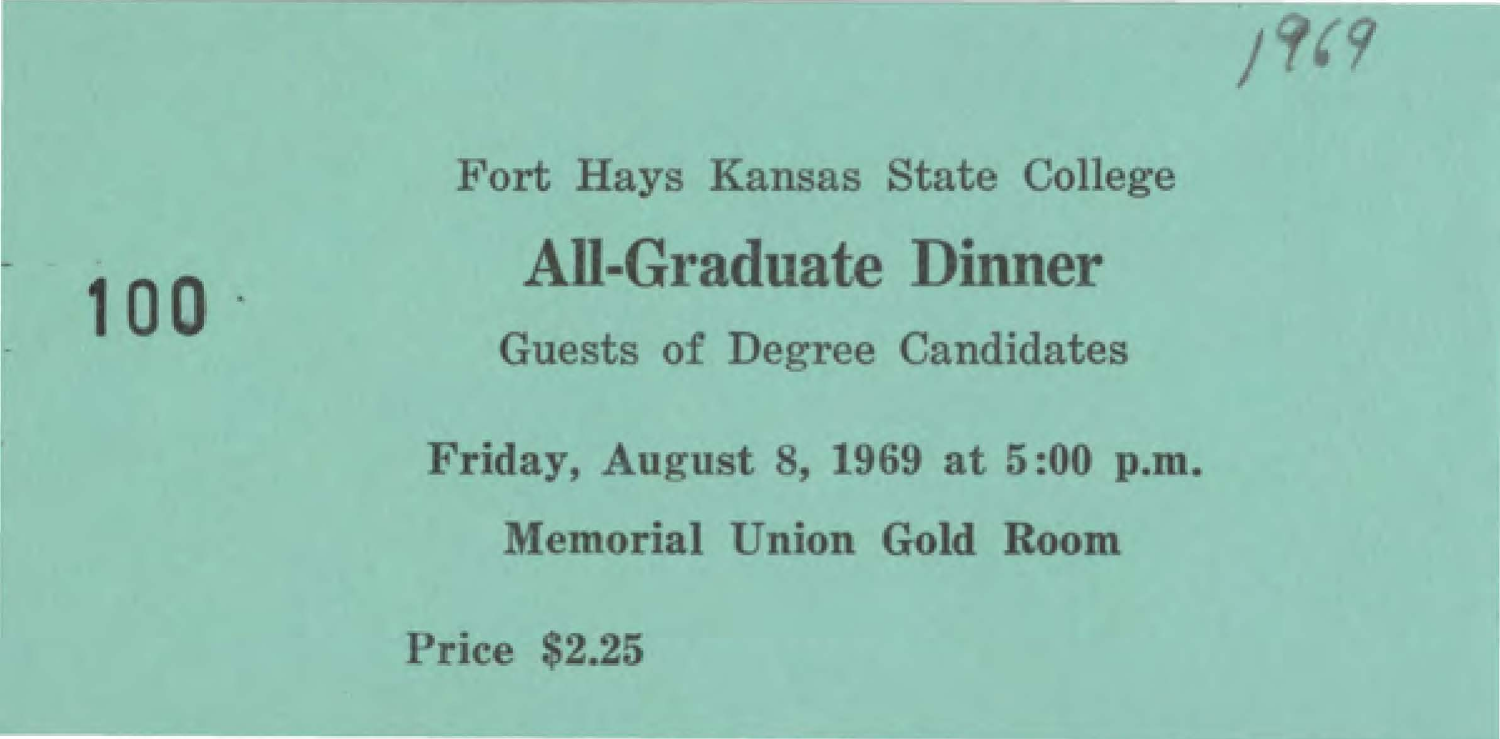

# Fort Hays Kansas State College **AIi-Graduate Dinner**  Master's & Bachelor's Degree Candidates Friday, August 8, 1969 at 5 :00 p.m. Memorial Union Gold Room

Complimentary

**290**